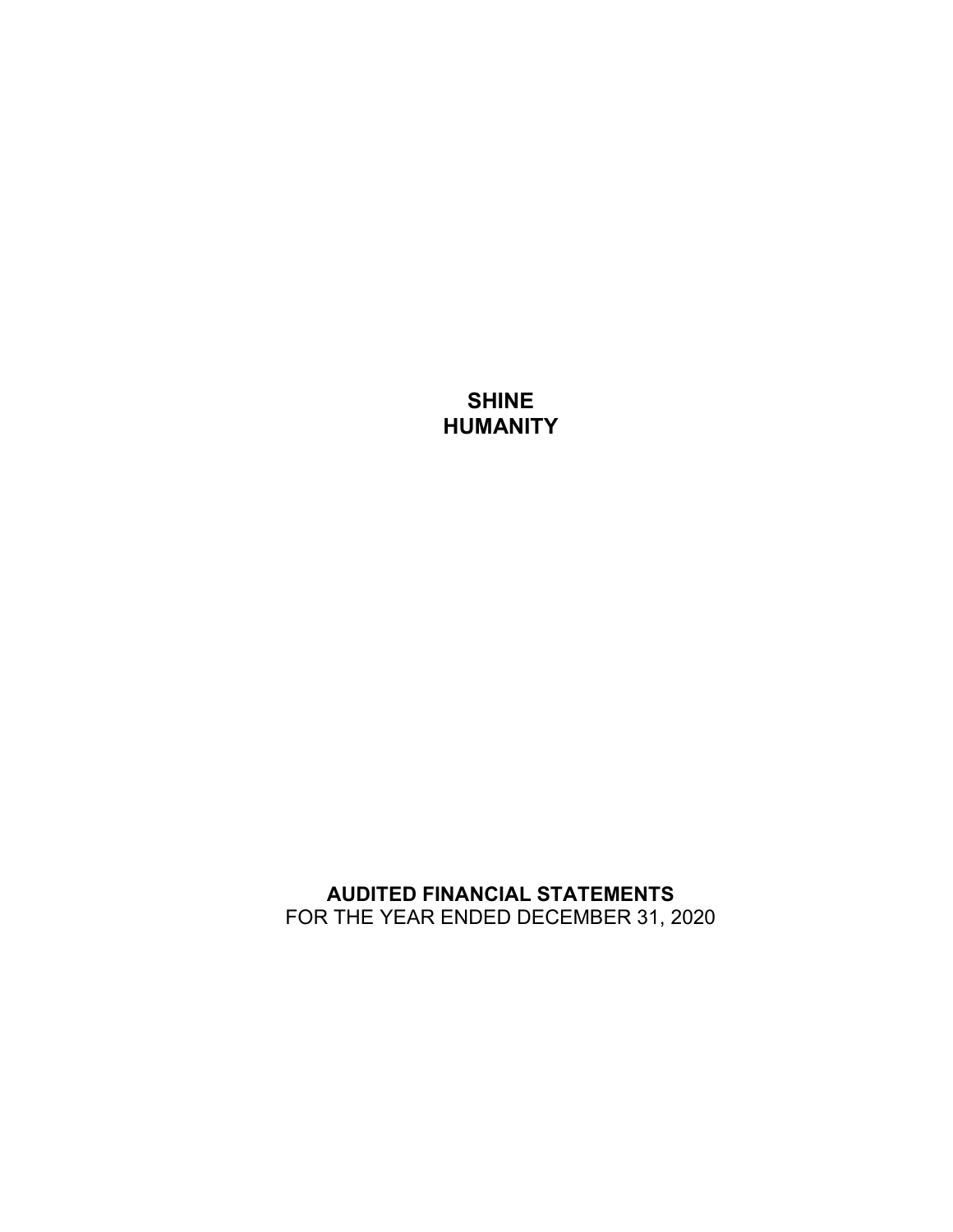

## INDEPENDENT AUDITOR'S REPORT

To the Board of Directors of Shine Humanity

I have audited the accompanying financial statements of Shine Humanity (a nonprofit organization) which comprise the statement of financial position as of December 31, 2020, and the related statements of activities, functional expenses and cash flows for the year then ended, and the related notes to the financial statements.

## **Management's Responsibility for the Financial Statements**

Management is responsible for the preparation and fair presentation of these financial statements in accordance with accounting principles generally accepted in the United States of America; this includes the design, implementation, and maintenance of internal control relevant to the preparation and fair presentation of financial statements that are free from material misstatement, whether due to fraud or error.

#### **Auditor's Responsibility**

My responsibility is to express an opinion on these financial statements based on my audit. I conducted my audit in accordance with auditing standards generally accepted in the United States of America. Those standards require that I plan and perform the audit to obtain reasonable assurance about whether the financial statements are free from material misstatement.

An audit involves performing procedures to obtain audit evidence about the amounts and disclosures in the financial statements. The procedures selected depend on the auditor's judgment, including the assessment of the risks of material misstatement of the financial statements, whether due to fraud or error. In making those risk assessments, the auditor considers internal control relevant to the entity's preparation and fair presentation of the financial statements in order to design audit procedures that are appropriate in the circumstances, but not for the purpose of expressing an opinion on the effectiveness of the entity's internal control. Accordingly, I express no such opinion. An audit also includes evaluating the appropriateness of accounting policies used and the reasonableness of significant accounting estimates made by management, as well as evaluating the overall presentation of the financial statements.

I believe that the audit evidence I have obtained is sufficient and appropriate to provide a basis for my audit opinion.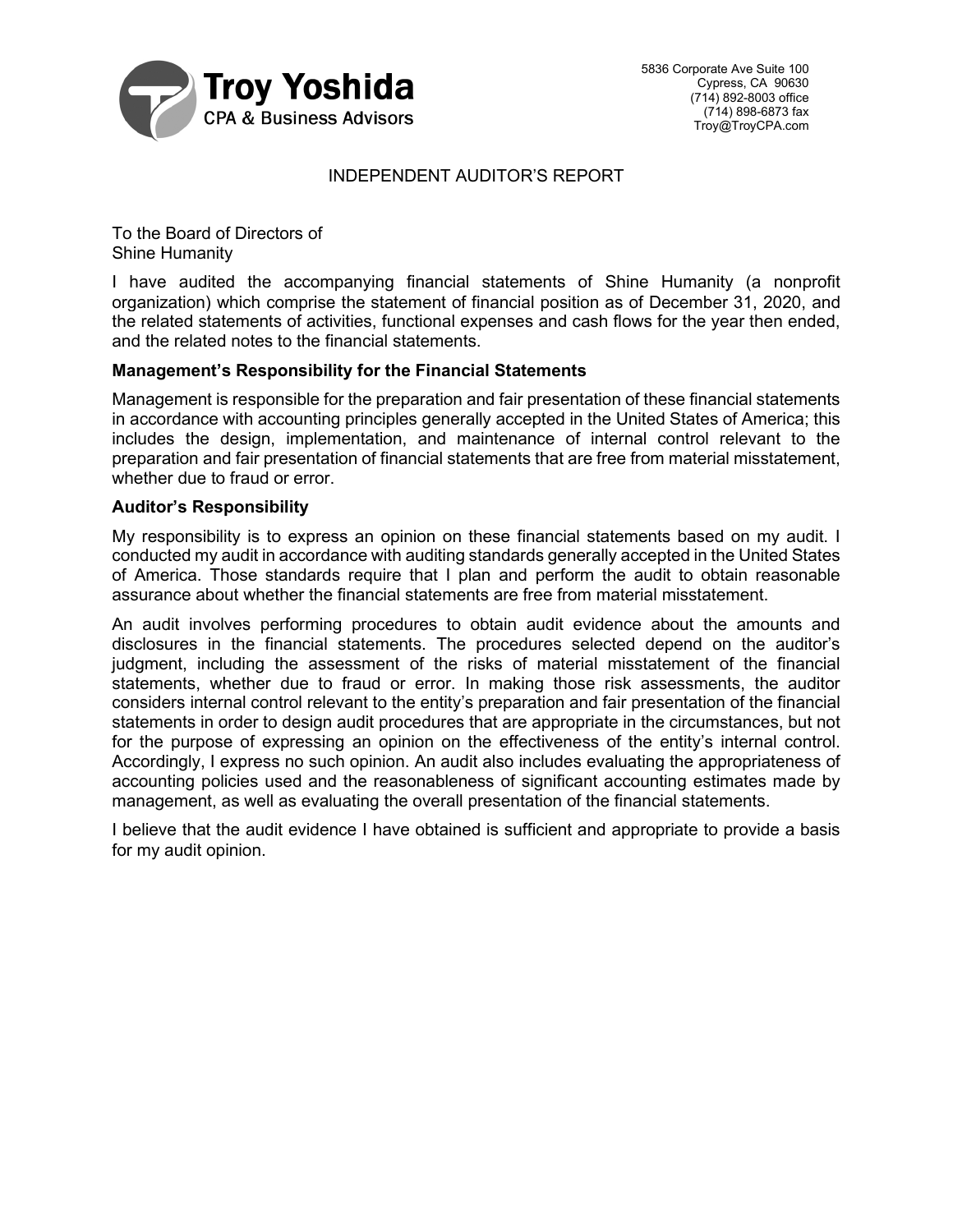

5836 Corporate Ave Suite 100 Cypress, CA 90630 (714) 892-8003 office (714) 898-6873 fax Troy@TroyCPA.com

## **Opinion**

In my opinion, the financial statements referred to above present fairly, in all material respects, the financial position of Shine Humanity as of December 31, 2020, and the changes in its net assets and its cash flows for the year then ended in accordance with accounting principles generally accepted in the United States of America.

Trong Kyon

Troy Yoshida CPA, Inc. Cypress, CA July 15, 2021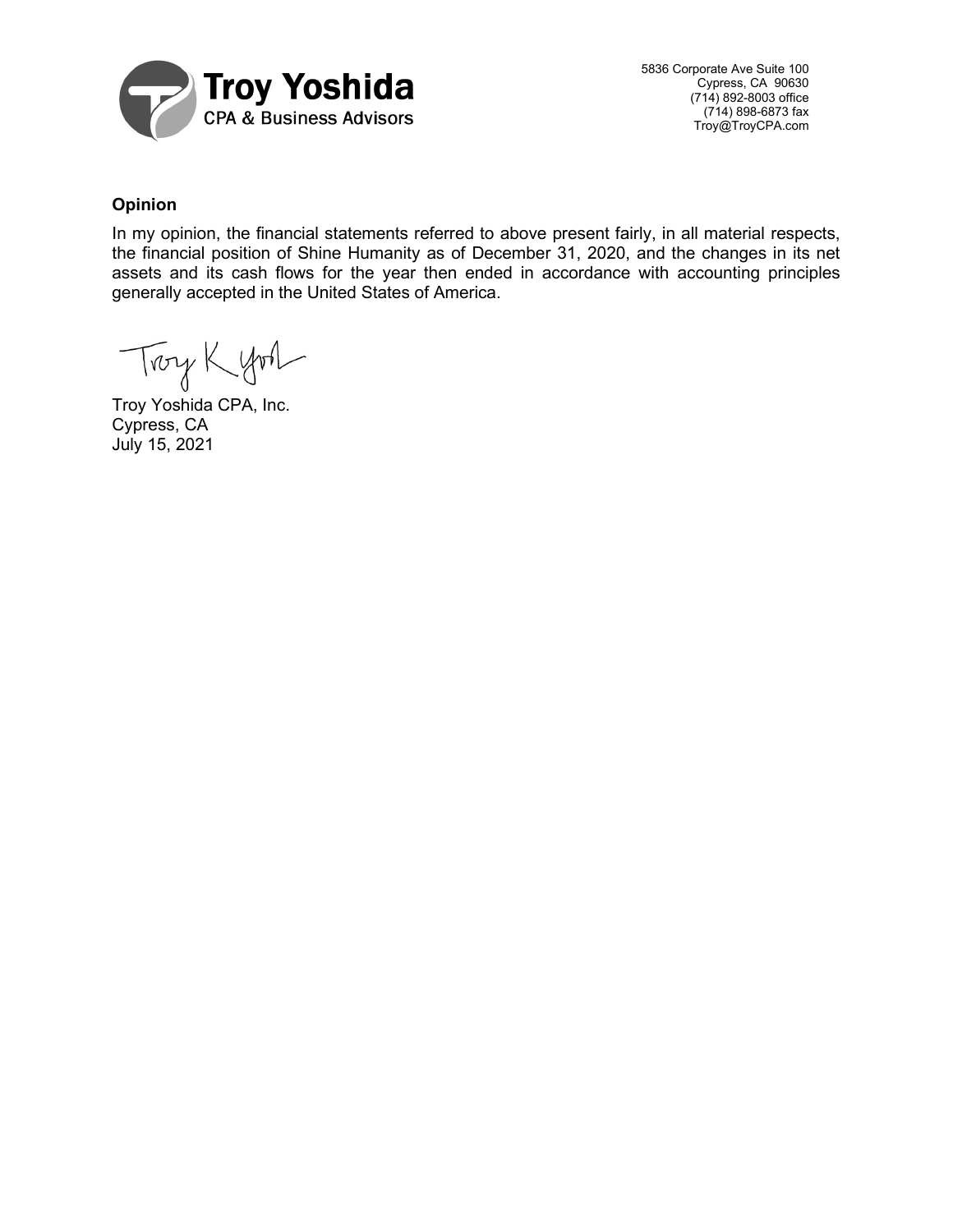## **SHINE HUMANITY STATEMENT OF FINANCIAL POSITION DECEMBER 31, 2020**

|                                           | Total |         |
|-------------------------------------------|-------|---------|
|                                           |       |         |
| <b>ASSETS</b>                             |       |         |
| <b>CURRENT ASSETS:</b>                    |       |         |
| Cash                                      | \$    | 488,379 |
| <b>Prepaid Expense</b>                    |       | 450     |
| <b>TOTAL CURRENT ASSETS</b>               |       | 488,829 |
| <b>OTHER ASSETS:</b>                      |       |         |
| Deposits                                  |       | 324     |
| TOTAL OTHER ASSETS                        |       | 324     |
| <b>TOTAL ASSETS</b>                       | \$    | 489,153 |
| <b>LIABILITIES &amp; NET ASSETS</b>       |       |         |
| <b>CURRENT LIABILITIES:</b>               |       |         |
| <b>Accounts Payable</b>                   | \$    | 35,676  |
| Payroll Taxes Payable                     |       | 1,124   |
| <b>TOTAL CURRENT LIABILITIES</b>          |       | 36,800  |
| <b>NET ASSETS:</b>                        |       |         |
| Without donor restrictions                |       | 399,636 |
| With donor restrictions                   |       | 52,717  |
| <b>TOTAL NET ASSETS</b>                   |       | 452,353 |
| <b>TOTAL LIABILITIES &amp; NET ASSETS</b> | \$    | 489,153 |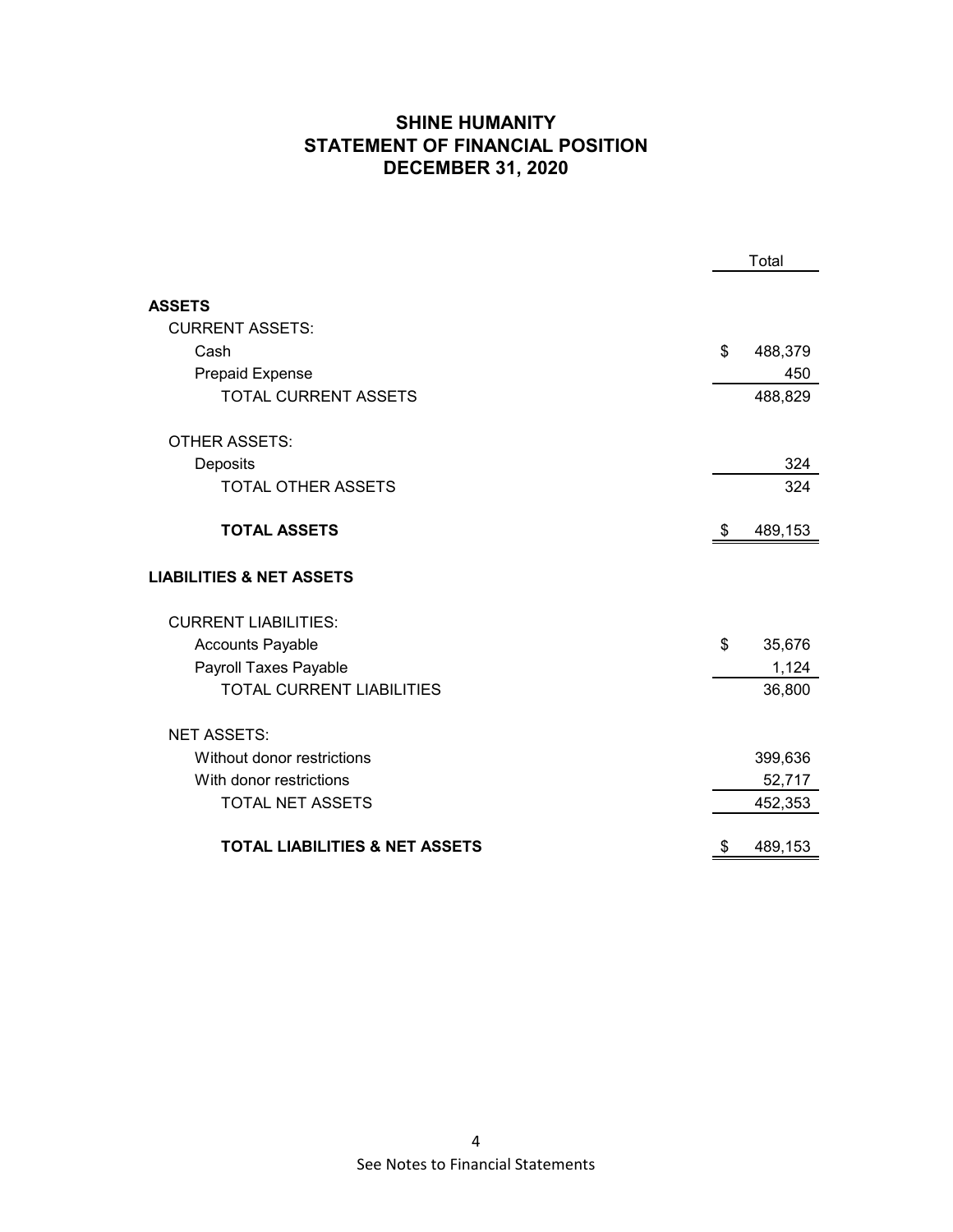## **SHINE HUMANITY STATEMENT OF ACTIVITIES FOR THE YEAR ENDED DECEMBER 31, 2020**

|                                        | Without       |                 |               |
|----------------------------------------|---------------|-----------------|---------------|
|                                        | donor         | With donor      |               |
|                                        | restrictions  | restrictions    | Total         |
| <b>REVENUES AND OTHER SUPPORT</b>      |               |                 |               |
| Contributions                          | \$<br>266,190 | 500             | 266,690       |
| <b>Fundraisers</b>                     | 235,691       |                 | 235,691       |
| Interest Income                        | 252           |                 | 252           |
| Net Assets Released from Restriction   | 47,874        | (47, 874)       |               |
| TOTAL REVENUES AND OTHER SUPPORT       | 550,007       | (47, 374)       | 502,633       |
| <b>EXPENSES</b>                        |               |                 |               |
| Program Expenses                       | \$<br>285,541 |                 | 285,541       |
| <b>Management and General</b>          | 40,711        |                 | 40,711        |
| Fundraising                            | 49,077        |                 | 49,077        |
| <b>TOTAL EXPENSES</b>                  | 375,329       |                 | 375,329       |
| <b>CHANGE IN NET ASSETS</b>            | \$<br>174,678 | \$<br>(47, 374) | \$<br>127,304 |
| <b>NET ASSETS AT BEGINNING OF YEAR</b> | \$<br>224,958 | 100,091         | 325,049       |
| <b>NET ASSETS AT END OF YEAR</b>       | \$<br>399,636 | \$<br>52,717    | \$<br>452,353 |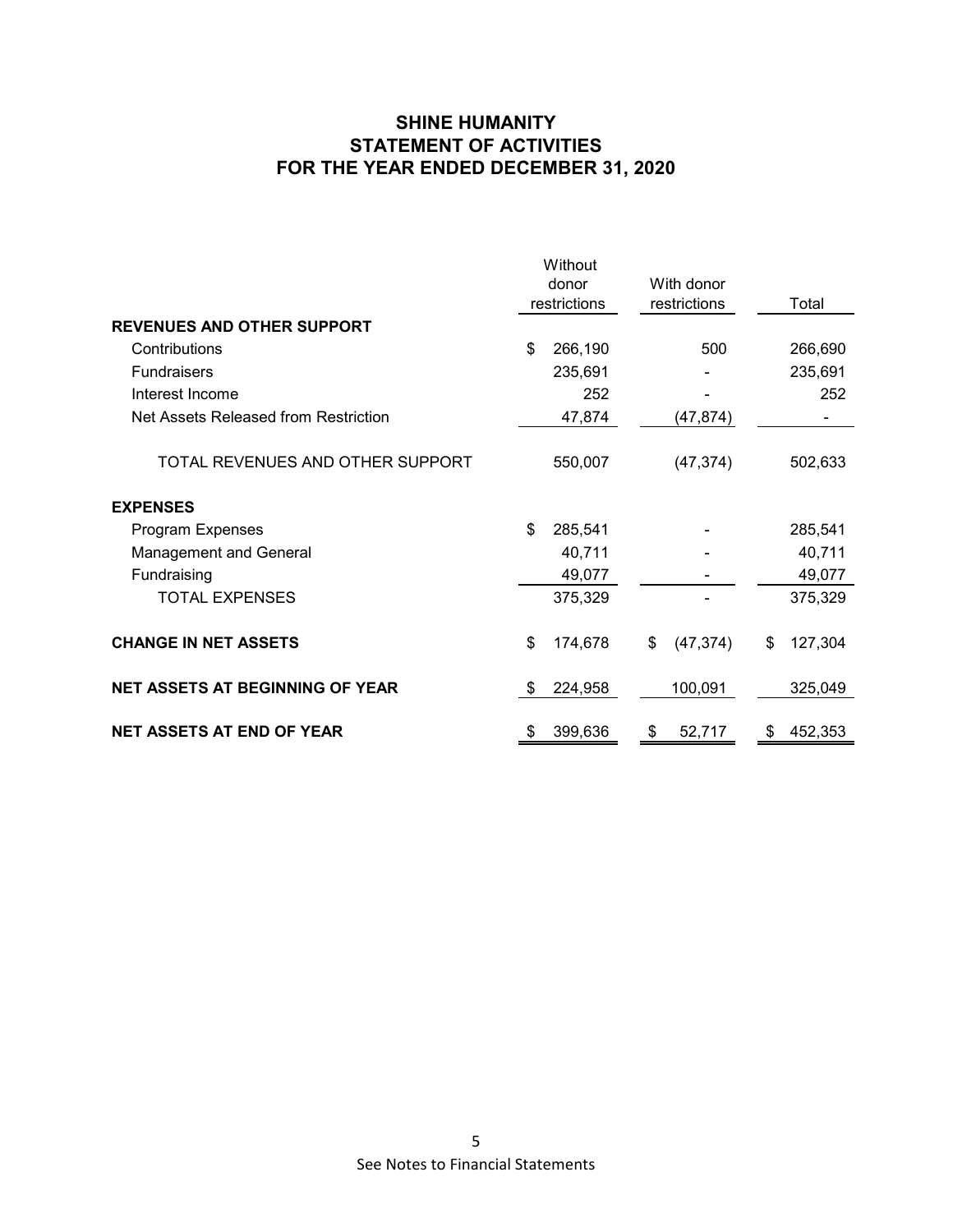## **SHINE HUMANITY STATEMENT OF FUNCTIONAL EXPENSES FOR THE YEAR ENDED DECEMBER 31, 2020**

|                                      | Program       |             | Management |             |        |       |         |
|--------------------------------------|---------------|-------------|------------|-------------|--------|-------|---------|
|                                      | Services      | and General |            | Fundraising |        | Total |         |
|                                      |               |             |            |             |        |       |         |
| Grants                               | \$<br>217,234 | \$          |            | \$          |        | \$    | 217,234 |
| Program Expenses                     | 50,058        |             |            |             |        |       | 50,058  |
| <b>Bank Fees</b>                     |               |             | 3,942      |             |        |       | 3,942   |
| <b>Computer Expense</b>              |               |             | 3,997      |             |        |       | 3,997   |
| <b>Fundraising Expenses</b>          |               |             |            |             |        |       |         |
| <b>Contracted Services</b>           |               |             |            |             | 2,400  |       | 2,400   |
| <b>Equipment Rental</b>              |               |             |            |             | 2,100  |       | 2,100   |
| <b>Facility Rental &amp; Expense</b> |               |             |            |             | 23,108 |       | 23,108  |
| Insurance                            |               |             | 3,074      |             |        |       | 3,074   |
| Miscellaneous                        |               |             | 208        |             |        |       | 208     |
| Office Expense                       |               |             | 1,500      |             |        |       | 1,500   |
| Payroll                              | 16,654        |             | 16,654     |             | 16,655 |       | 49,963  |
| Payroll Taxes                        | 1,482         |             | 1,482      |             | 1,481  |       | 4,445   |
| Permits & Fees                       |               |             | 114        |             |        |       | 114     |
| Postage & Delivery                   |               |             | 189        |             |        |       | 189     |
| Printing                             |               |             |            |             | 386    |       | 386     |
| <b>Professional Fees</b>             |               |             | 5,100      |             | 472    |       | 5,572   |
| Rent                                 |               |             | 2,475      |             | 2,475  |       | 4,950   |
| <b>Supplies</b>                      |               |             | 1,006      |             |        |       | 1,006   |
| Telephone                            |               |             | 970        |             |        |       | 970     |
| Travel                               | 113           |             |            |             |        |       | 113     |
|                                      |               |             |            |             |        |       |         |
| <b>TOTAL EXPENSES</b>                | 285,541       | S           | 40,711     | \$          | 49,077 | S     | 375,329 |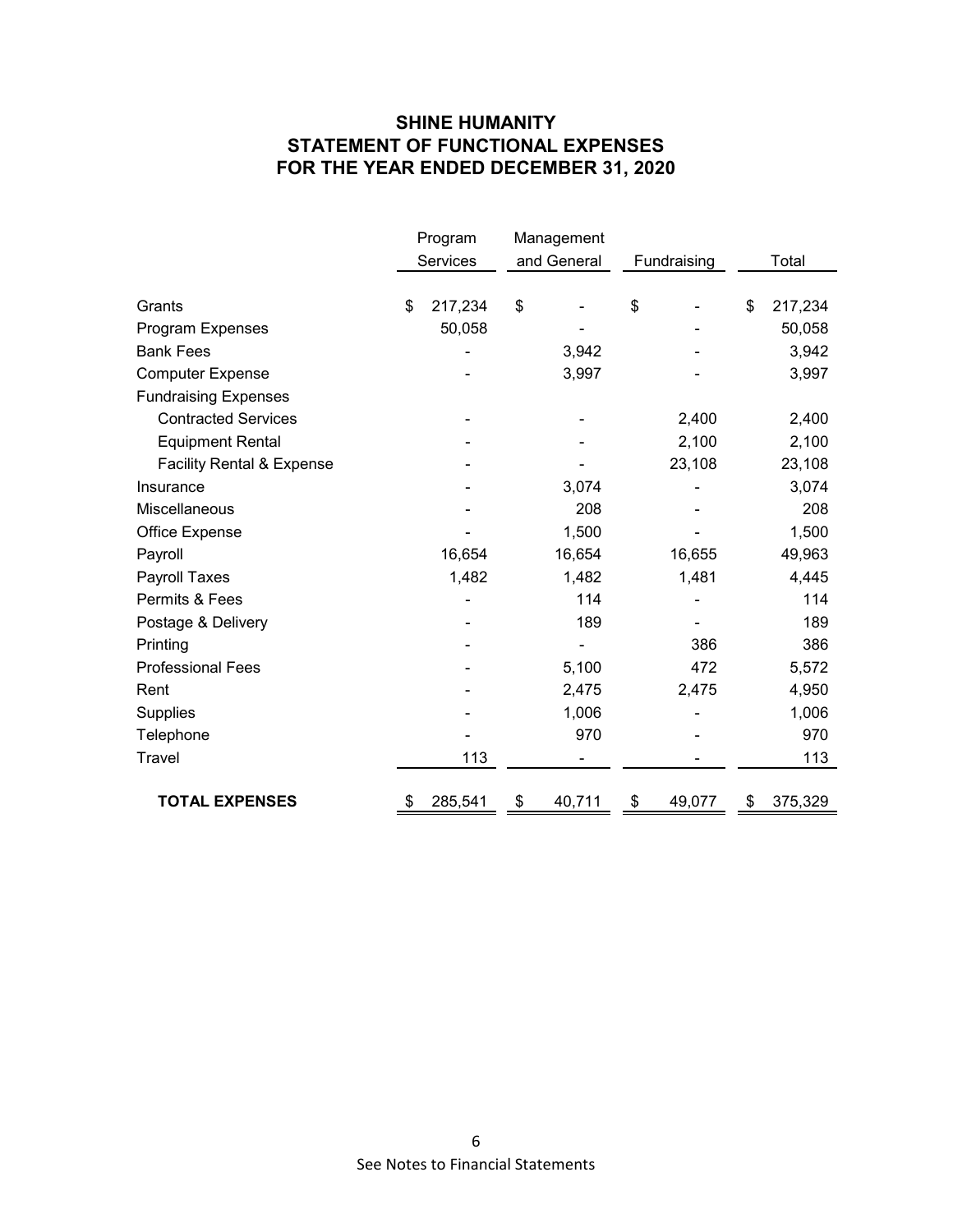## **SHINE HUMANITY STATEMENT OF CASH FLOWS FOR THE YEAR ENDED DECEMBER 31, 2020**

| <b>CASH FLOWS FROM OPERATING ACTIVITIES</b><br>Change in Net Assets | \$ | 127,304 |
|---------------------------------------------------------------------|----|---------|
| Adjustments to Reconcile Change in Net Assets                       |    |         |
| To Net Cash Provided by Operating Activities:                       |    |         |
| Changes in Operating Assets and Liabilities:                        |    |         |
| (Increase) Decrease in Prepaid Expense                              |    | 2,200   |
| Increase (Decrease) in Accounts Payable                             |    | 35,676  |
| Increase (Decrease) in Payroll Taxes Payable                        |    | (1)     |
| NET CASH PROVIDED (USED) BY OPERATING ACTIVITIES                    |    | 165,179 |
| <b>NET INCREASE (DECREASE) IN CASH &amp; CASH EQUIVALENTS</b>       |    | 165,179 |
| <b>BEGINNING CASH AND CASH EQUIVALENTS</b>                          | S  | 323,200 |
| <b>ENDING CASH AND CASH EQUIVALENTS</b>                             |    | 488,379 |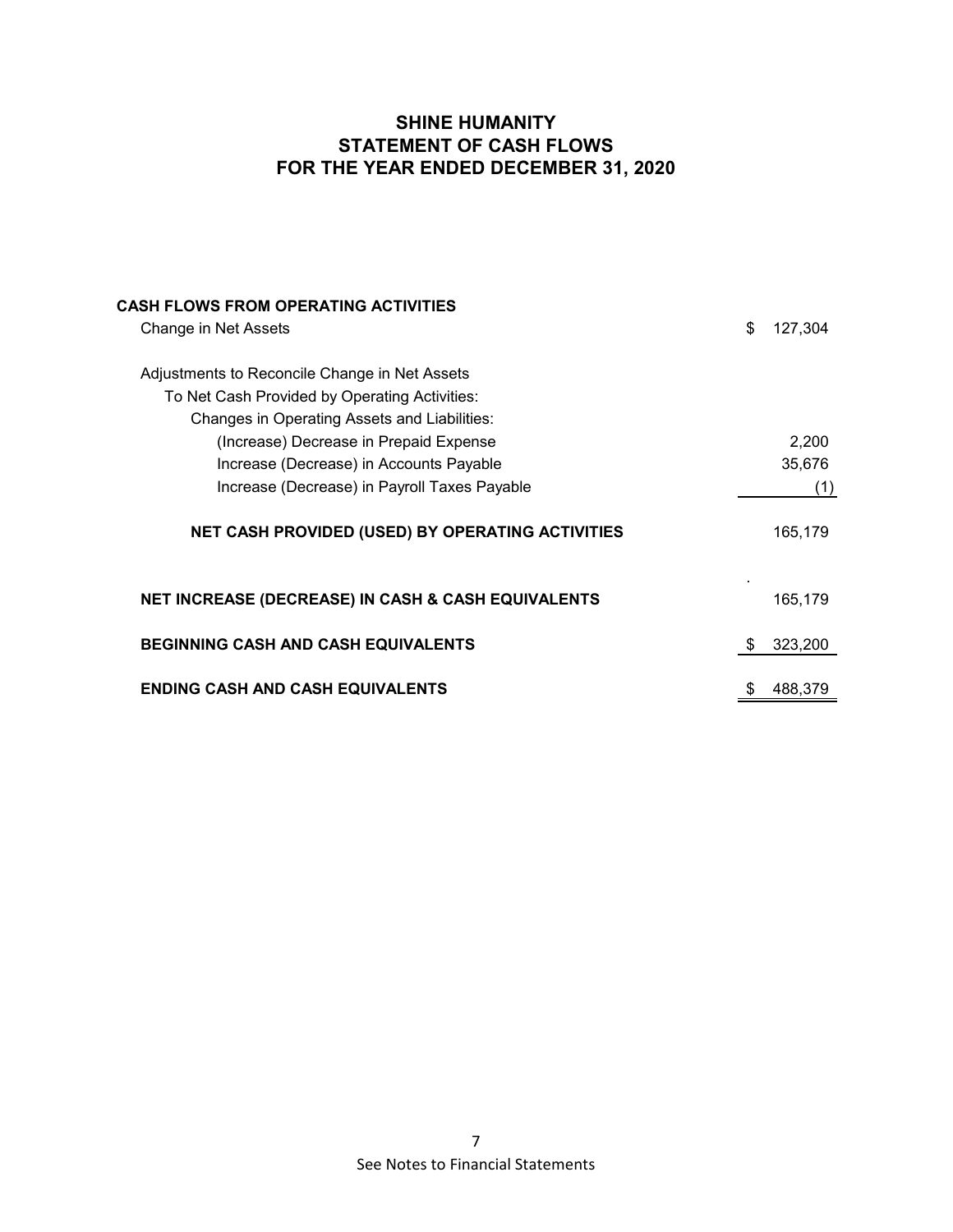### 1. Summary of Significant Accounting Policies

#### Nature of Organization

SHINE Humanity provides humanitarian, medical and disaster relief assistance to global communities in need, specifically Pakistan; while establishing long term medical solutions. The Organization's support comes entirely from donor contributions.

#### Basis of Presentation

Net assets and revenue, expenses, gains and losses are classified based on the existence or absence of donor-imposed restrictions. Accordingly, net assets of the Organization and changes therein are classified and reported as follows:

> *Without donor restrictions* – Net assets that are not subject to donorimposed stipulations.

*With donor restrictions* – Net assets subject to donor-imposed stipulations that may or will be met either by actions of the Organization and/or the passage of time. This also includes net assets subject to donor-imposed stipulations that must be maintained permanently by the Organization. Generally, the donors of these assets permit the Organization to use all or part of the income earned on related investments for general or specific purposes.

#### Use of Estimates and Assumptions

The preparation of financial statements in conformity with accounting principles generally accepted in the United States of America requires management to make estimates and assumptions that affect the reported amounts of assets and liabilities and disclosure of contingent assets and liabilities at the date of the financial statements, and the reported amounts of revenues and expenses during the reporting period. Actual results could differ from those estimates.

#### Basis of Accounting

The financial statements of the Organization have been prepared on the accrual basis of accounting in accordance with the accounting principles generally accepted in the United States of America.

#### **Cash and Cash Equivalents**

Cash and cash equivalents include all monies in banks and highly liquid investments with maturity dates of less than three months.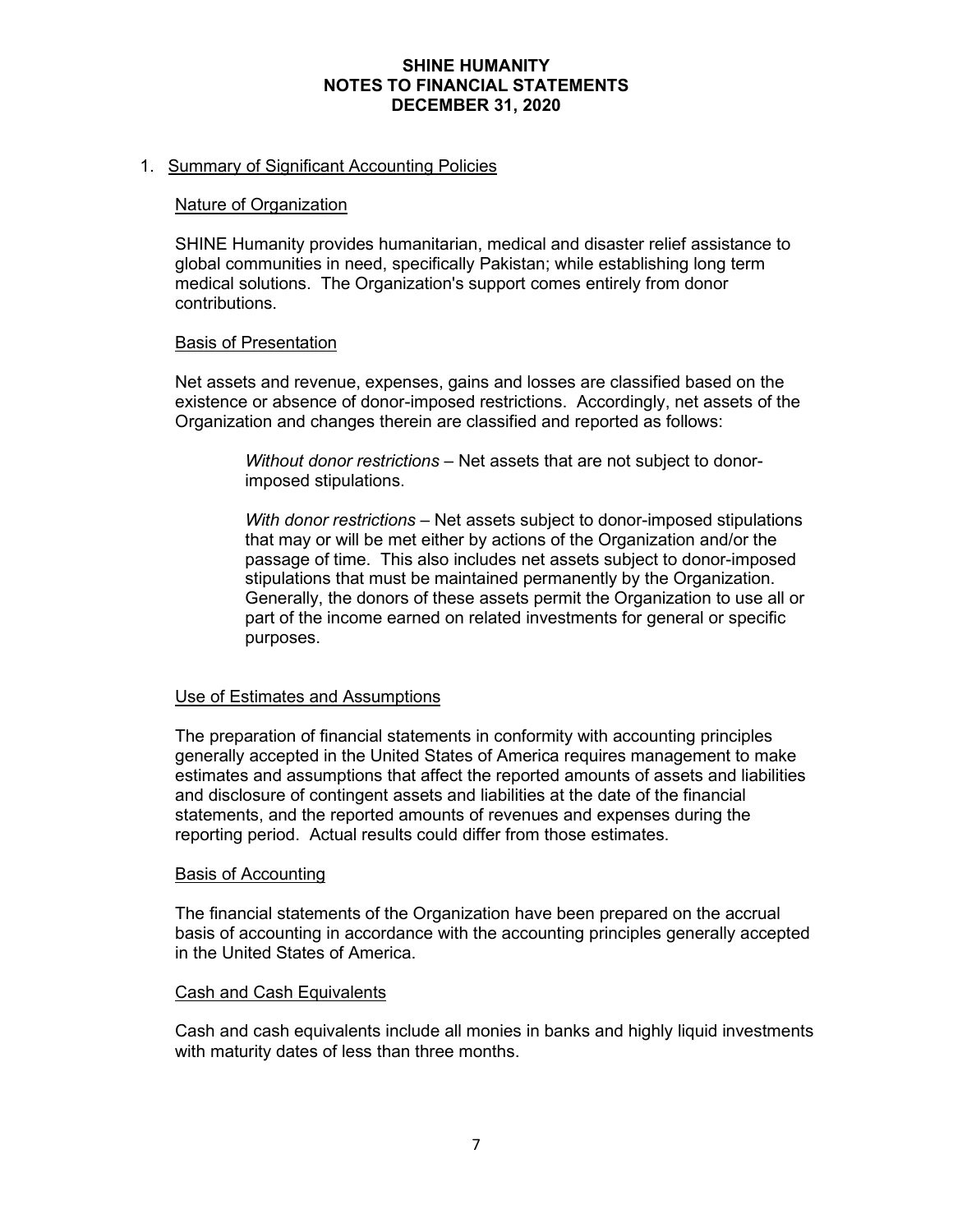## 1. Summary of Significant Accounting Policies – (Continued)

#### Concentration of Credit Risk

The Organization occasionally maintains deposits in excess of federally insured limits. The risk is managed by maintaining all deposits in high quality financial institutions.

#### Revenue Recognition

The Organization receives a significant majority of its revenues from donor contributions and fundraising events and is recognized on the accrual basis of accounting. Contributions are considered to be available for unrestricted use unless specifically restricted by the donor. Amounts received that are designated for future periods or restricted by the donor for specific purposes are reported as support with donor restrictions that increases that net asset class.

#### Functional Allocation of Expenses

The costs of providing the various programs and other activities have been summarized on a functional basis in the Statement of Functional Expenses. Costs have been allocated among the programs and supporting services benefited. Payroll and payroll taxes have been allocated equally between each functional category. Other costs are classified in each functional category based on the underlying purpose of each transaction.

#### Income Taxes

The Organization is a not-for-profit organization, as described in Section 501(c)(3) of the Internal Revenue Code and corresponding state law. Accordingly, the Organization is exempt from federal and state income taxes. The Organization has taken no uncertain tax positions that qualify for recognition or disclosure in the financial statements.

#### Subsequent Events

Management has evaluated subsequent events through July 15, 2021, the date on which the financial statements were available to be issued. The COVID-19 outbreak in the United States has caused business disruption through mandated and voluntary closings. While the disruption is currently expected to be temporary, there is considerable uncertainty around the duration of the closings. Therefore, the Organization expects this matter to negatively impact its operating results. However, the related financial impact and duration cannot be reasonably estimated at this time.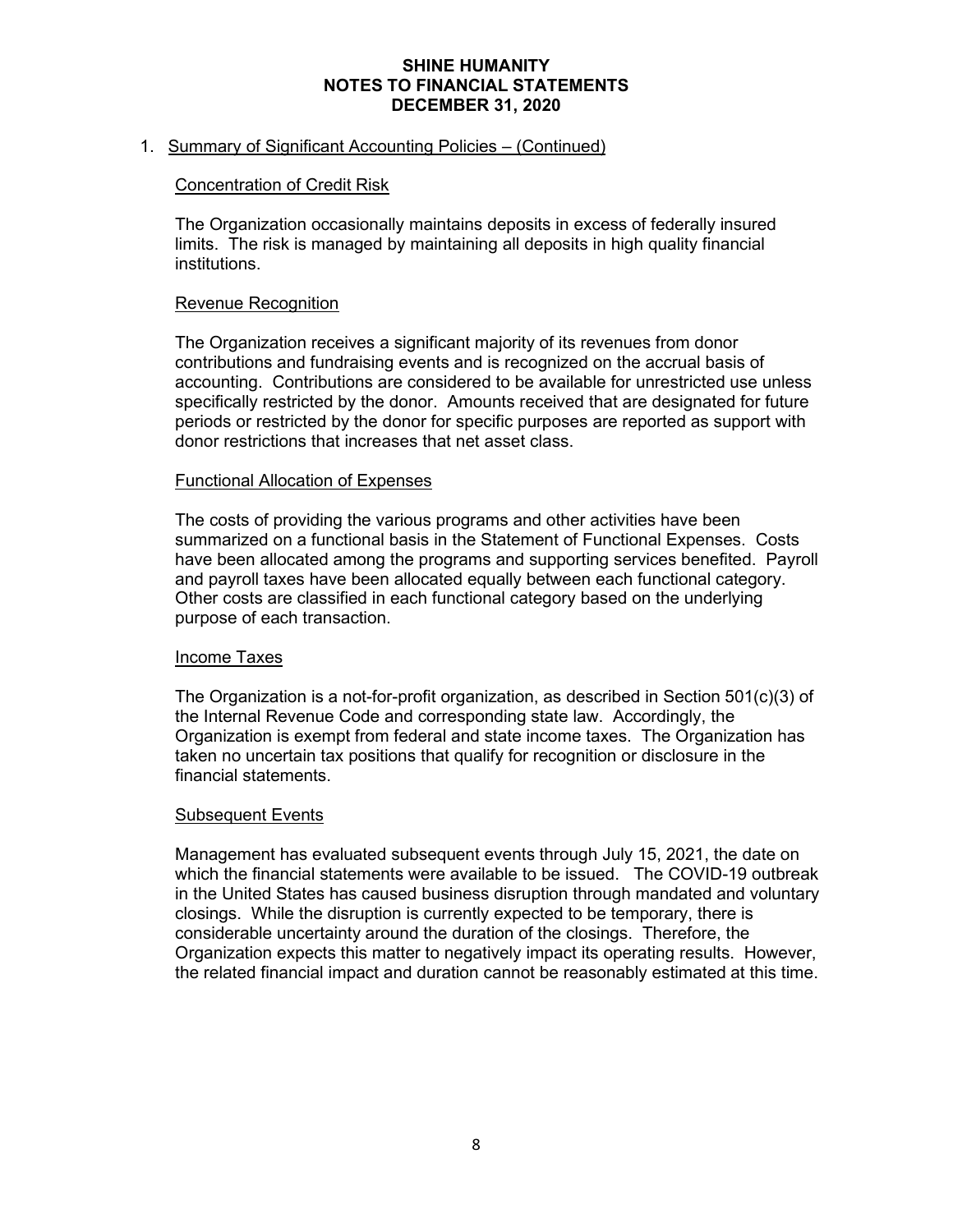## 2. Cash & Cash Equivalents

The total cash held by the Organization at December 31, 2020 totaled \$488,379 maintained in several accounts. The bank accounts are insured by the Federal Deposit Insurance Corporation (FDIC) up to \$250,000 per account.

### 3. Liquidity and Availability

Financial assets held by the Organization at December 31, 2020 and the amounts of those financial assets that could be made available for general expenditures within one year of the date of the statement of financial position are summarized as follows:

| Financial Assets at Year End:<br>Cash<br>Total Financial Assets at Year End                    | 488,379<br>488,379 |
|------------------------------------------------------------------------------------------------|--------------------|
| Less Amounts Not Available to Be Used Within<br>One Year:<br>Net Assets with Donor Restriction | 52,717)            |
| Financial Assets Available to Meet General<br><b>Expenditures Within One Year</b>              |                    |

The Organization regularly monitors liquidity required to meet its operating needs and other contractual commitments, while also striving to maximize the investment of its available funds. The Organization has endowment funds of \$4,600 as of December 31, 2020. See Note 7 below for authorized uses of its endowment funds.

#### 4. Lease Obligations

The Organization leases office space at a rate of \$450 per month under a month to month operating lease.

### 5. Contributed Services

A number of unpaid volunteers have made significant contributions to the different Organization program services. The value of these contributions is not reflected in these statements since they do not meet the criteria for recognition as contributed services.